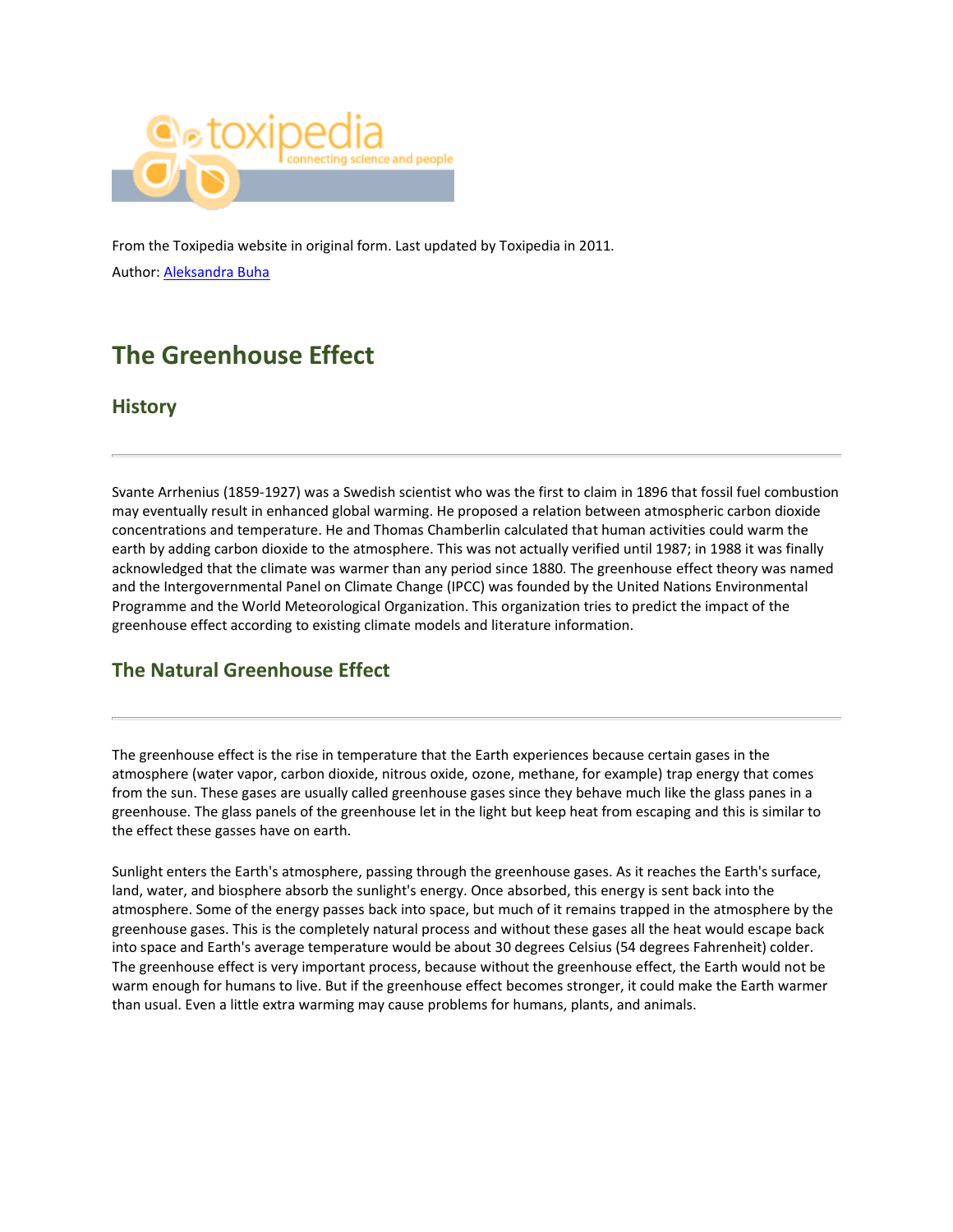## **The Enhanced Greenhouse Effect**

Some human activities also produce greenhouse gases and these gases keep increasing in the atmosphere. The change in the balance of the greenhouse gases has significant effects on the entire planet. Burning fossil fuels coal, oil and natural gas - releases carbon dioxide into the atmosphere. Cutting down and burning trees also produces a lot of carbon dioxide. A group of greenhouse gases called the chlorofluorocarbons have been used in aerosols, such as hairspray cans, fridges and in making foam plastics.

Since there are more and more greenhouse gases in the atmosphere, more heat is trapped, which makes the Earth warmer. This is known as global warming. A lot of scientists agree that man's activities are making the natural greenhouse effect stronger. If we carry on polluting the atmosphere with greenhouse gases, it will have very dangerous effects on the Earth. Today, the increase in the Earth's temperature is increasing with unprecedented speed.

To understand just how quickly global warming is accelerating, consider that during the entire 20th century, the average global temperature increased by about 0.6 degrees Celsius (slightly more than 1 degree Fahrenheit). Using computer climate models, scientists estimate that by the year 2100 the average global temperature will increase by 1.4 degrees to 5.8 degrees Celsius (approximately 2.5 degrees to 10.5 degrees Fahrenheit).

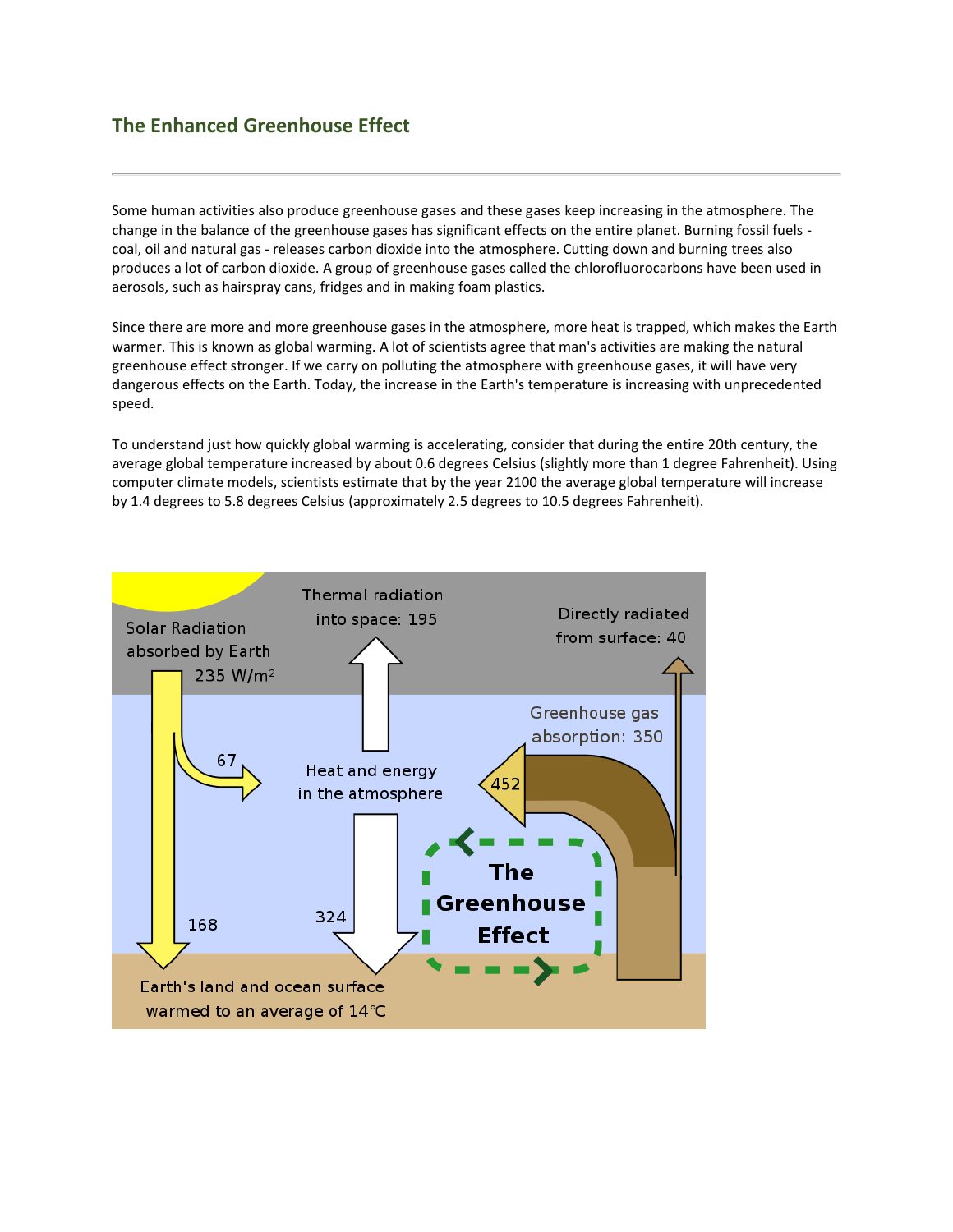## **Greenhouse Gases**

Many greenhouse gases occur naturally in the environment, such as water vapor, carbon dioxide, methane, nitrous oxide, and ozone. Others such as hydrofluorocarbons (HFCs), perfluorocarbons (PFCs), and sulfur hexafluoride (SF6) are created and emitted solely through human activities. Human activities also add significantly to the level of naturally occurring greenhouse gases. The principal greenhouse gases that enter the atmosphere because of human activities are:

- **Carbon Dioxide (CO2)**: Carbon dioxide enters the atmosphere through the burning of fossil fuels (oil, natural gas, and coal), solid waste, trees and wood products, and also as a result of other chemical reactions (e.g., manufacture of cement). Carbon dioxide is also removed from the atmosphere (or "sequestered") when it is absorbed by plants as part of the biological carbon cycle.
- **Nitrous Oxide (N2O)**: Nitrous oxide is emitted during various agricultural and industrial activities, as well as during combustion of fossil fuels and solid waste.
- **Methane (CH4)**: Methane is emitted during the production and transport of coal, natural gas, and oil. Methane is also emitted when organic waste decomposes, whether in landfills or in connection with livestock farming.
- **Fluorinated Gases**: Hydrofluorocarbons, perfluorocarbons, and sulfur hexafluoride are synthetic, powerful greenhouse gases that are emitted from a variety of industrial processes. Fluorinated gases are sometimes used as substitutes for ozone-depleting substances (i.e., CFCs, HCFCs, and halons). These gases are typically emitted in smaller quantities, but because they are potent greenhouse gases, they are sometimes referred to as High Global Warming Potential gases ("High GWP gases").

Greenhouse gases vary in their ability to absorb and hold heat in the atmosphere. HFCs and PFCs are the most heat-absorbent, but there are also wide differences between naturally occurring gases. For example, nitrous oxide absorbs 270 times more heat per molecule than carbon dioxide, and methane absorbs 21 times more heat per molecule than carbon dioxide. However, carbon dioxide contributes the most, since its level in the atmosphere is the highest.

Estimates of future emissions and removals depend in part on assumptions about changes in underlying human activities. For example, the demand for fossil fuels such as gasoline and coal is expected to increase greatly with the predicted growth of the U.S. and global economies.

Many, but not all, human sources of greenhouse gas emissions are expected to rise in the future. This growth may be reduced by ongoing efforts to increase the use of newer, cleaner technologies and other measures. Additionally, our everyday choices about such things as commuting, housing, electricity use, and recycling can influence the amount of greenhouse gases being emitted.

# **The Effects of Global Warming**

With more heat trapped on Earth, the planet will become warmer, which means the weather all over Earth will change. Since the conditions we are living in are perfect for life, a large rise in temperature could be disastrous for us and for any other living creatures on Earth. At the moment, it is difficult for scientists to say how big the changes will be and where the worst effects will occur. These are some of the assumptions.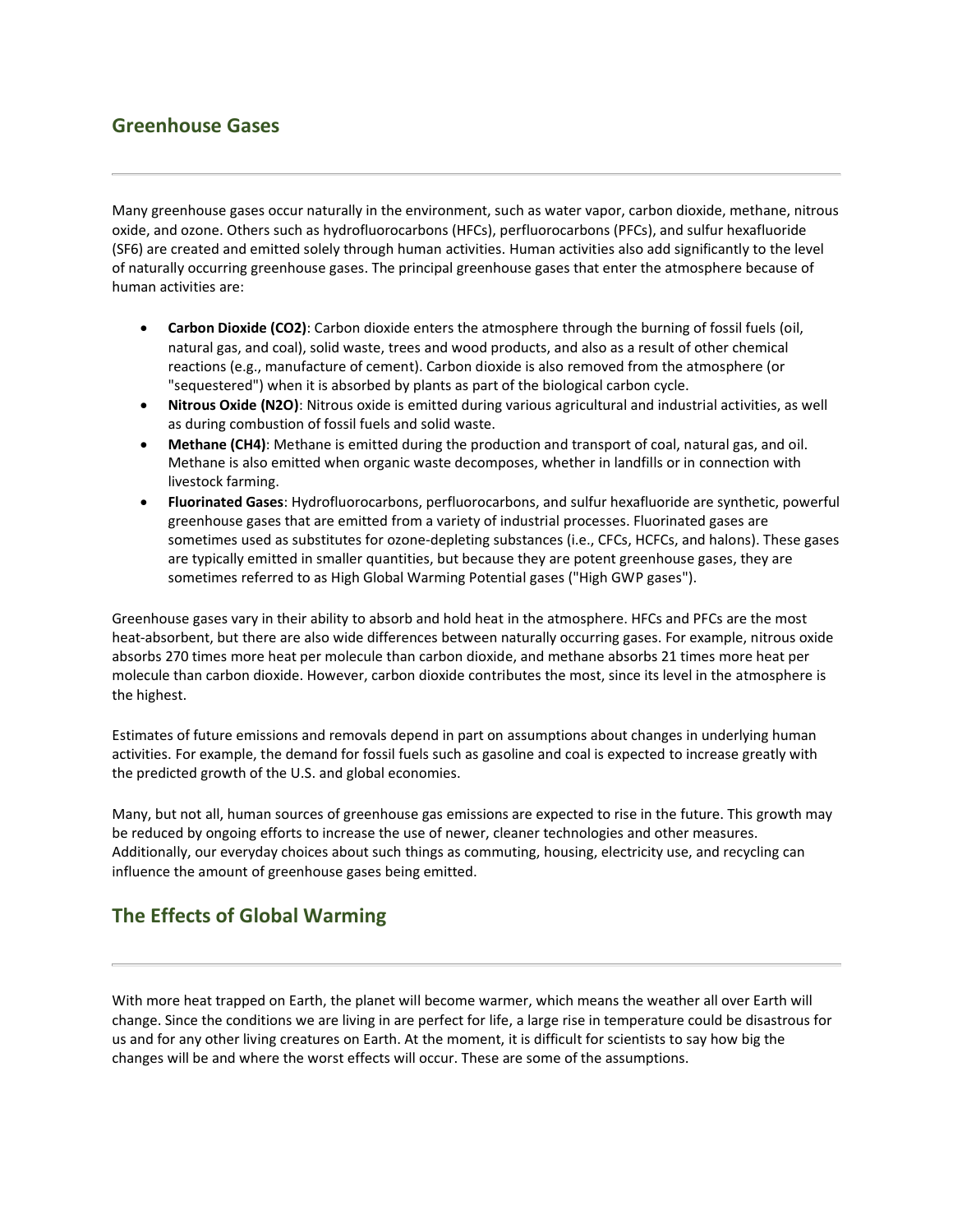#### **The Weather**

The effects will vary in different parts of the world: some places will become drier and others will become wetter. Although most areas will be warmer, some areas will become cooler. There may be many storms, floods and drought, but we do not know which areas of the world will be affected. All over the world, these weather changes will affect the kinds of crop that can be grown. Plants, animals, and even people may find it difficult to survive in different conditions.

#### **Sea Levels**

Higher temperatures will make the water of the seas and oceans expand. Ice melting in the Antarctic and Greenland will flow into the sea. All over the world, sea levels may rise, perhaps by as much as 20 to 40 cm, by the beginning of the next century. Higher sea levels will threaten the low-lying coastal areas of the world, such as the Netherlands and Bangladesh. Throughout the world, millions of people and areas of land will be at danger from flooding. Many people will have to leave their homes and large areas of farmland will be ruined because of floods.

#### **Farming**

The changes in the weather will affect the types of crops grown in different parts of the world. Some crops, such as wheat and rice, grow better in higher temperatures, but other plants, such as maize and sugarcane, do not. Changes in the amount of rainfall will also affect how many plants grow. The effect of a change in the weather on plant growth may lead to some countries not having enough food. Brazil, parts of Africa, south-east Asia, and China will be affected the most and many people could suffer from hunger.

#### **Plants & Animals**

It has taken millions of years for life to become used to the conditions on Earth. As weather and temperature changes, the homes of plants and animals will be affected all over the world. For example, polar bears and seals will have to find new land for hunting and living if the ice in the Arctic melts. Many animals and plants may not be able to cope with these changes and could die. This could cause the loss of some animal and plant species in certain or all areas of the world.

#### **People**

The changes in climate will affect everyone, but some populations will be at greater risk. For example, countries whose coastal regions have a large population, such as Egypt and China, may see whole populations move inland to avoid flood risk areas. The effect on people will depend on how well we can adapt to the changes and how much we can do to reduce climate change in the world.

### **Relationship Between Climate Change and Global Public Health**

Consensus exists among scientists all over the globe that the world's climate is changing and that these changes can affect human health. The more direct health effects of climate change can include injuries and illnesses from severe weather, floods, and heat exposure; increases in disease caused by allergies, respiratory problems, and illnesses carried by insects or in water; and threats to the safety and availability of our food and water supplies. Less direct effects can include worry, depression, and the negative impacts of mass migration and regional conflicts.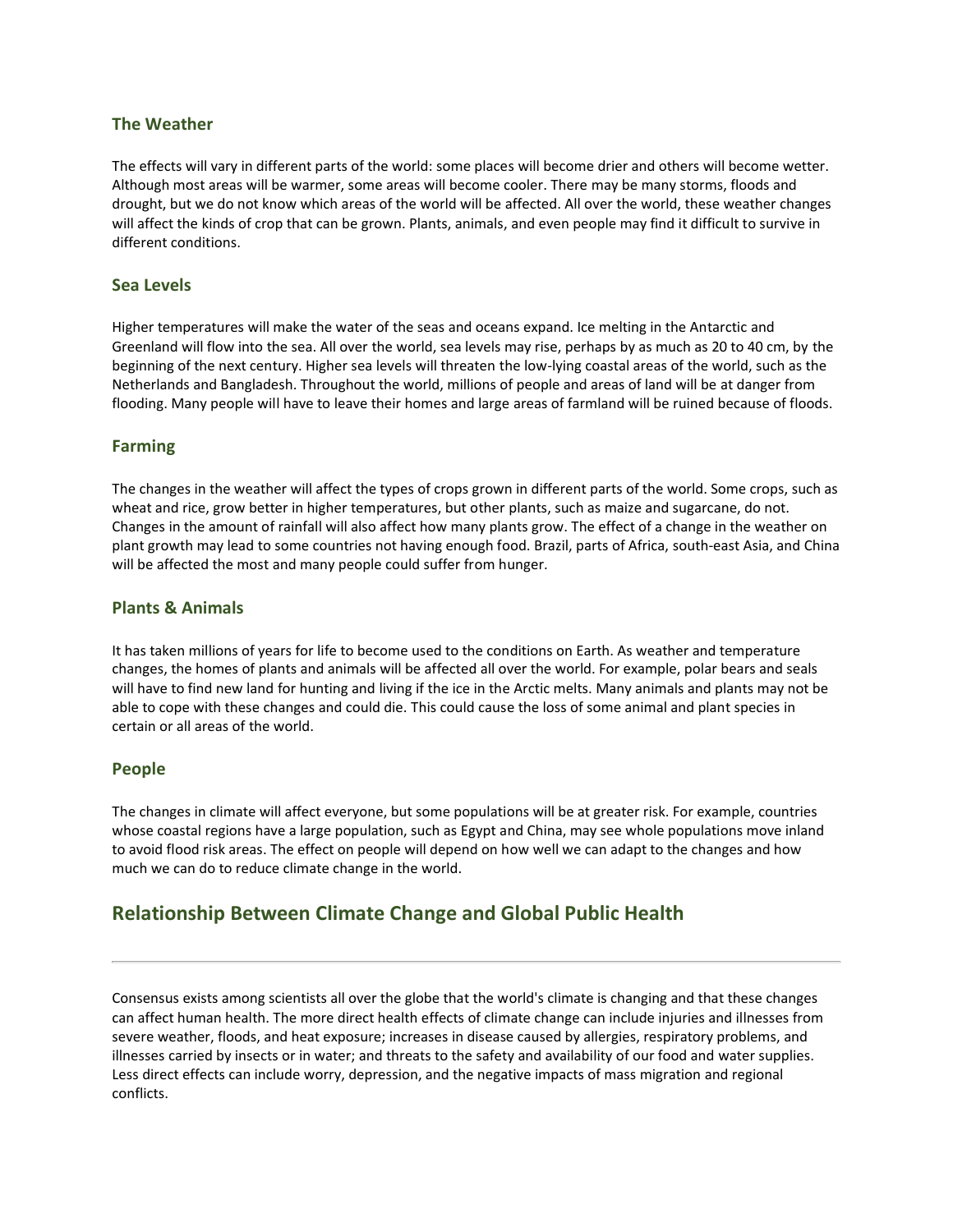To a large extent, public health depends on safe drinking water, sufficient food, secure shelter, and good social conditions. A changing climate is likely to affect all of these conditions. Warming climate as a result of the greenhouse effect is likely to bring some localized benefits, such as decreased winter deaths in temperate climates, and increases in food production in some regions.

However, the health effects of a rapidly changing climate are likely to be overwhelmingly negative, particularly in the poorest communities, which have contributed least to greenhouse gas emissions. Some of the health effects include increase in frequencies of heatwaves, shortages in supplies of freshwater, rise in temperatures followed by variable precipitation, which are likely to decrease the production of staple foods in many of the poorest regions, rising sea levels, and prolongation of seasons for transmission of important vector-borne disease, as well as the alteration of their geographical range. All these events may lead to increased risks of:

- water-borne disease,
- malnutrition,
- coastal flooding,
- huge population displacement, and
- new diseases moving into the regions which lack either population immunity or a strong public health infrastructure.

Measurement of health effects from climate change can only be very approximate. Nevertheless, a WHO quantitative assessment, taking into account only a subset of the possible health impacts, concluded that the effects of the climate change that has occurred since the mid-1970s may have caused over 150,000 deaths in 2000. It also concluded that these impacts are likely to increase in the future.



# **Conclusion**

So far not many measures have been taken to address climate change. This is largely caused by the major uncertainties still surrounding the theory. But climate change is also a global problem that is hard to solve by single countries. Therefore in 1998, the Kyoto Protocol was negotiated in Kyoto, Japan. It requires participating countries to reduce their anthropogenic greenhouse gas emissions (CO2, CH4, N2O, HFCs, PFCs, and SF6) by at least 5% below 1990 levels in the commitment period 2008 to 2012. The Kyoto Protocol was eventually signed in Bonn in 2001 by 186 countries. Several countries such as the United States and Australia have retreated.

From 1998 onwards the terminology on the greenhouse effect started to change as a result of media influences. The greenhouse effect as a term was used fewer and fewer and people started to refer to the theory as either global warming or climate change.